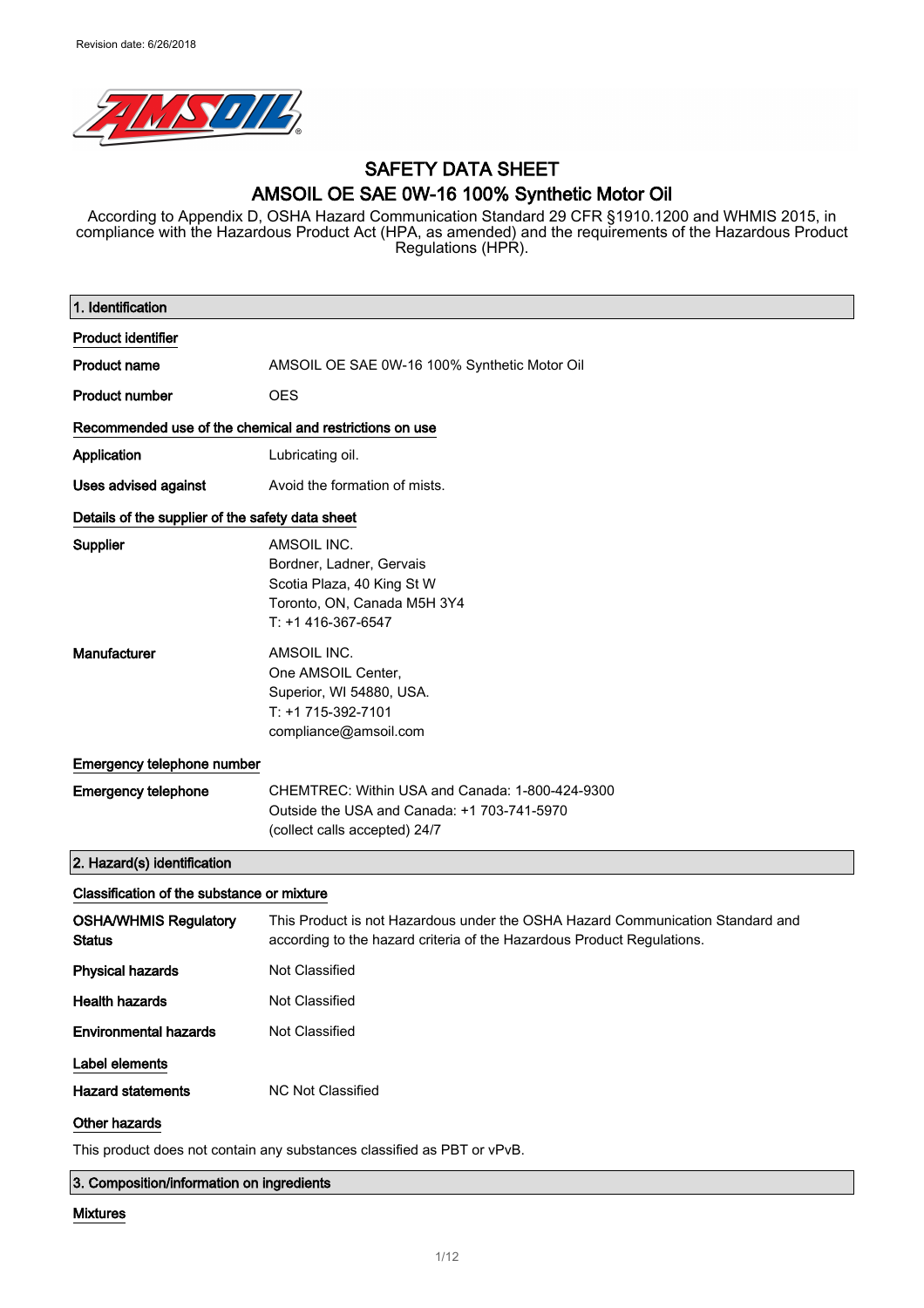| Hydrogenated base oil                | $25 - 45%$                                                                                                                                                                                                                                                                                                                                                                                                                                                                 |
|--------------------------------------|----------------------------------------------------------------------------------------------------------------------------------------------------------------------------------------------------------------------------------------------------------------------------------------------------------------------------------------------------------------------------------------------------------------------------------------------------------------------------|
| CAS number: 72623-87-1               |                                                                                                                                                                                                                                                                                                                                                                                                                                                                            |
| Classification<br>Asp. Tox. 1 - H304 |                                                                                                                                                                                                                                                                                                                                                                                                                                                                            |
| Hydrogenated base oil                | $25 - 45%$                                                                                                                                                                                                                                                                                                                                                                                                                                                                 |
| CAS number: 64742-54-7               |                                                                                                                                                                                                                                                                                                                                                                                                                                                                            |
| Classification<br>Asp. Tox. 1 - H304 |                                                                                                                                                                                                                                                                                                                                                                                                                                                                            |
|                                      | The full text for all hazard statements is displayed in Section 16.                                                                                                                                                                                                                                                                                                                                                                                                        |
| <b>Composition comments</b>          | The exact percentage is withheld as a trade secret in accordance with 29 CFR 1910.1200.                                                                                                                                                                                                                                                                                                                                                                                    |
| 4. First-aid measures                |                                                                                                                                                                                                                                                                                                                                                                                                                                                                            |
| Description of first aid measures    |                                                                                                                                                                                                                                                                                                                                                                                                                                                                            |
| <b>General information</b>           | Get medical attention if any discomfort continues. Show this Safety Data Sheet to the medical<br>personnel.                                                                                                                                                                                                                                                                                                                                                                |
| Inhalation                           | Move affected person to fresh air and keep warm and at rest in a position comfortable for<br>breathing. Maintain an open airway. Loosen tight clothing such as collar, tie or belt.                                                                                                                                                                                                                                                                                        |
| Ingestion                            | Rinse mouth thoroughly with water. Give a few small glasses of water or milk to drink. Stop if<br>the affected person feels sick as vomiting may be dangerous. Do not induce vomiting unless<br>under the direction of medical personnel. If vomiting occurs, the head should be kept low so<br>that vomit does not enter the lungs. Never give anything by mouth to an unconscious person.<br>Maintain an open airway. Loosen tight clothing such as collar, tie or belt. |
| <b>Skin Contact</b>                  | Wash skin thoroughly with soap and water.                                                                                                                                                                                                                                                                                                                                                                                                                                  |
| Eye contact                          | Rinse immediately with plenty of water. Remove any contact lenses and open eyelids wide<br>apart. Continue to rinse for at least 10 minutes.                                                                                                                                                                                                                                                                                                                               |
| <b>Protection of first aiders</b>    | First aid personnel should wear appropriate protective equipment during any rescue.                                                                                                                                                                                                                                                                                                                                                                                        |
|                                      | Most important symptoms and effects, both acute and delayed                                                                                                                                                                                                                                                                                                                                                                                                                |
| <b>General information</b>           | See Section 11 for additional information on health hazards. The severity of the symptoms<br>described will vary dependent on the concentration and the length of exposure.                                                                                                                                                                                                                                                                                                |
| Inhalation                           | Prolonged inhalation of high concentrations may damage respiratory system.                                                                                                                                                                                                                                                                                                                                                                                                 |
| Ingestion                            | Gastrointestinal symptoms, including upset stomach. Fumes from the stomach contents may<br>be inhaled, resulting in the same symptoms as inhalation.                                                                                                                                                                                                                                                                                                                       |
| <b>Skin contact</b>                  | Prolonged contact may cause dryness of the skin.                                                                                                                                                                                                                                                                                                                                                                                                                           |
| Eye contact                          | May cause temporary eye irritation.                                                                                                                                                                                                                                                                                                                                                                                                                                        |
|                                      | Indication of immediate medical attention and special treatment needed                                                                                                                                                                                                                                                                                                                                                                                                     |
| Notes for the doctor                 | Treat symptomatically.                                                                                                                                                                                                                                                                                                                                                                                                                                                     |
| <b>Specific treatments</b>           | No special treatment required.                                                                                                                                                                                                                                                                                                                                                                                                                                             |
| 5. Fire-fighting measures            |                                                                                                                                                                                                                                                                                                                                                                                                                                                                            |

Extinguishing media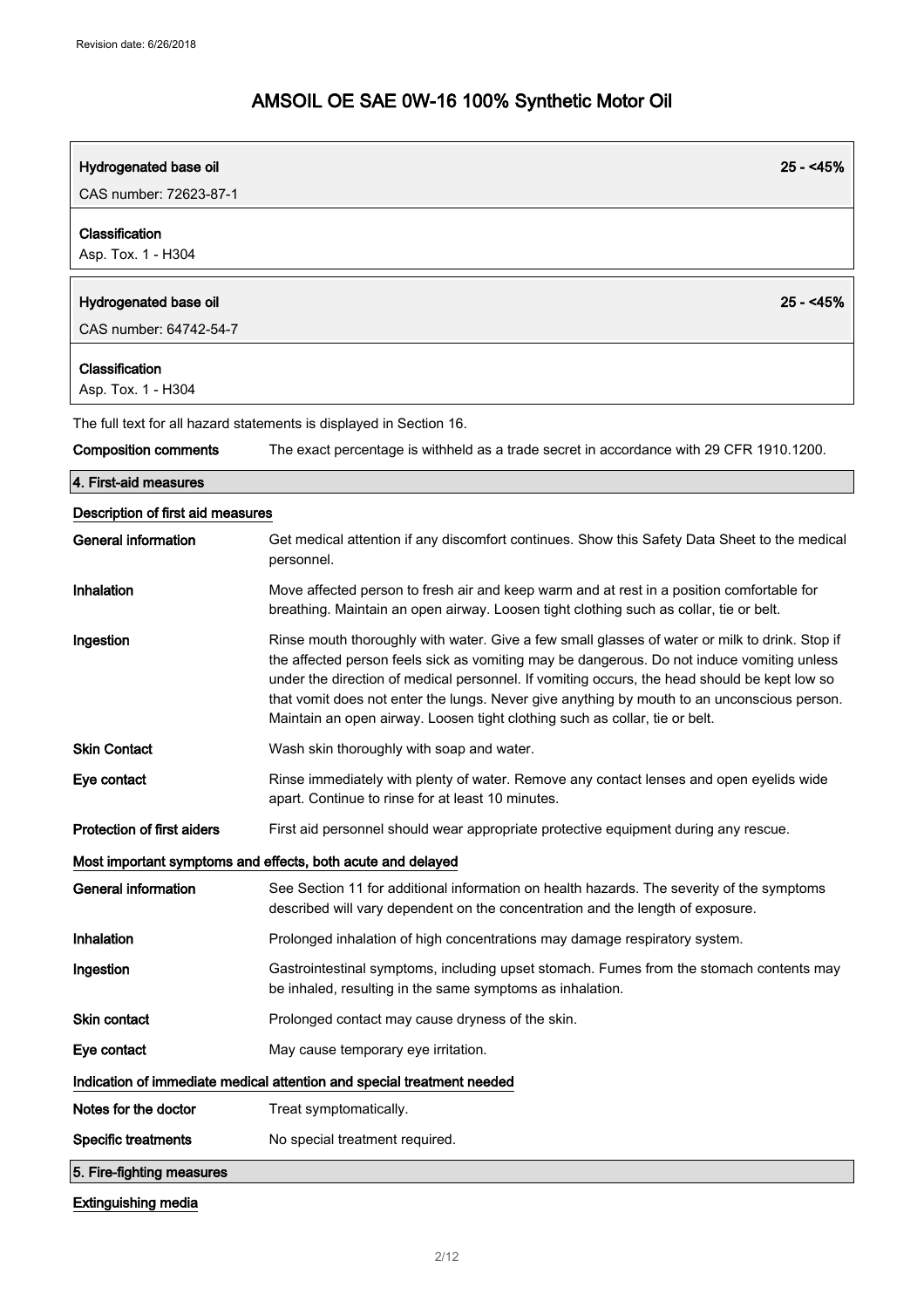| Suitable extinguishing media                          | Extinguish with alcohol-resistant foam, carbon dioxide, dry powder or water fog. Use fire-<br>extinguishing media suitable for the surrounding fire.                                                                                                                                                                                                                                                                                                                     |  |
|-------------------------------------------------------|--------------------------------------------------------------------------------------------------------------------------------------------------------------------------------------------------------------------------------------------------------------------------------------------------------------------------------------------------------------------------------------------------------------------------------------------------------------------------|--|
| Unsuitable extinguishing<br>media                     | Do not use water jet as an extinguisher, as this will spread the fire.                                                                                                                                                                                                                                                                                                                                                                                                   |  |
| Special hazards arising from the substance or mixture |                                                                                                                                                                                                                                                                                                                                                                                                                                                                          |  |
| Specific hazards                                      | Containers can burst violently or explode when heated, due to excessive pressure build-up.<br>Contains Hydrocarbons. The product is immiscible with water and will spread on the water<br>surface.                                                                                                                                                                                                                                                                       |  |
| <b>Hazardous combustion</b><br>products               | Thermal decomposition or combustion products may include the following substances:<br>Harmful gases or vapors.                                                                                                                                                                                                                                                                                                                                                           |  |
| Advice for firefighters                               |                                                                                                                                                                                                                                                                                                                                                                                                                                                                          |  |
| Protective actions during<br>firefighting             | Avoid breathing fire gases or vapors. Evacuate area. Cool containers exposed to heat with<br>water spray and remove them from the fire area if it can be done without risk. Cool containers<br>exposed to flames with water until well after the fire is out. If a leak or spill has not ignited, use<br>water spray to disperse vapors and protect men stopping the leak.                                                                                               |  |
| Special protective equipment<br>for firefighters      | Wear positive-pressure self-contained breathing apparatus (SCBA) and appropriate protective<br>clothing. Standard Firefighter's clothing including helmets, protective boots and gloves, that<br>provides a basic level of protection during chemical incidents is defined by the Canada<br>Occupational Health and Safety Regulations, by provincial guidelines on occupational health<br>and safety or by NFPA standards if applicable.                                |  |
| 6. Accidental release measures                        |                                                                                                                                                                                                                                                                                                                                                                                                                                                                          |  |
|                                                       | Personal precautions, protective equipment and emergency procedures                                                                                                                                                                                                                                                                                                                                                                                                      |  |
| <b>Personal precautions</b>                           | No action shall be taken without appropriate training or involving any personal risk. Keep<br>unnecessary and unprotected personnel away from the spillage. Wear protective clothing as<br>described in Section 8 of this safety data sheet. Follow precautions for safe handling<br>described in this safety data sheet. Wash thoroughly after dealing with a spillage. Use<br>protective equipment appropriate for surrounding materials.                              |  |
| <b>Environmental precautions</b>                      |                                                                                                                                                                                                                                                                                                                                                                                                                                                                          |  |
| <b>Environmental precautions</b>                      | Avoid discharge to the aquatic environment.                                                                                                                                                                                                                                                                                                                                                                                                                              |  |
| Methods and material for containment and cleaning up  |                                                                                                                                                                                                                                                                                                                                                                                                                                                                          |  |
| Methods for cleaning up                               | Wear protective clothing as described in Section 8 of this safety data sheet. Clear up spills<br>immediately and dispose of waste safely. Reuse or recycle products wherever possible.<br>Absorb the spillage with an inert, dry material and place it in a suitable waste disposal<br>container. Flush contaminated area with plenty of water. Wash thoroughly after dealing with a<br>spillage. Dispose of contents/container in accordance with national regulations. |  |
| Reference to other sections                           | For personal protection, see Section 8. For waste disposal, see Section 13.                                                                                                                                                                                                                                                                                                                                                                                              |  |
| 7. Handling and storage                               |                                                                                                                                                                                                                                                                                                                                                                                                                                                                          |  |
| Precautions for safe handling                         |                                                                                                                                                                                                                                                                                                                                                                                                                                                                          |  |
| Usage precautions                                     | Read and follow manufacturer's recommendations. Wear protective clothing as described in<br>Section 8 of this safety data sheet. Keep away from food, drink and animal feeding stuffs.<br>Handle all packages and containers carefully to minimize spills. Keep container tightly sealed<br>when not in use. Avoid the formation of mists. Avoid contact with used product. Do not reuse                                                                                 |  |

empty containers.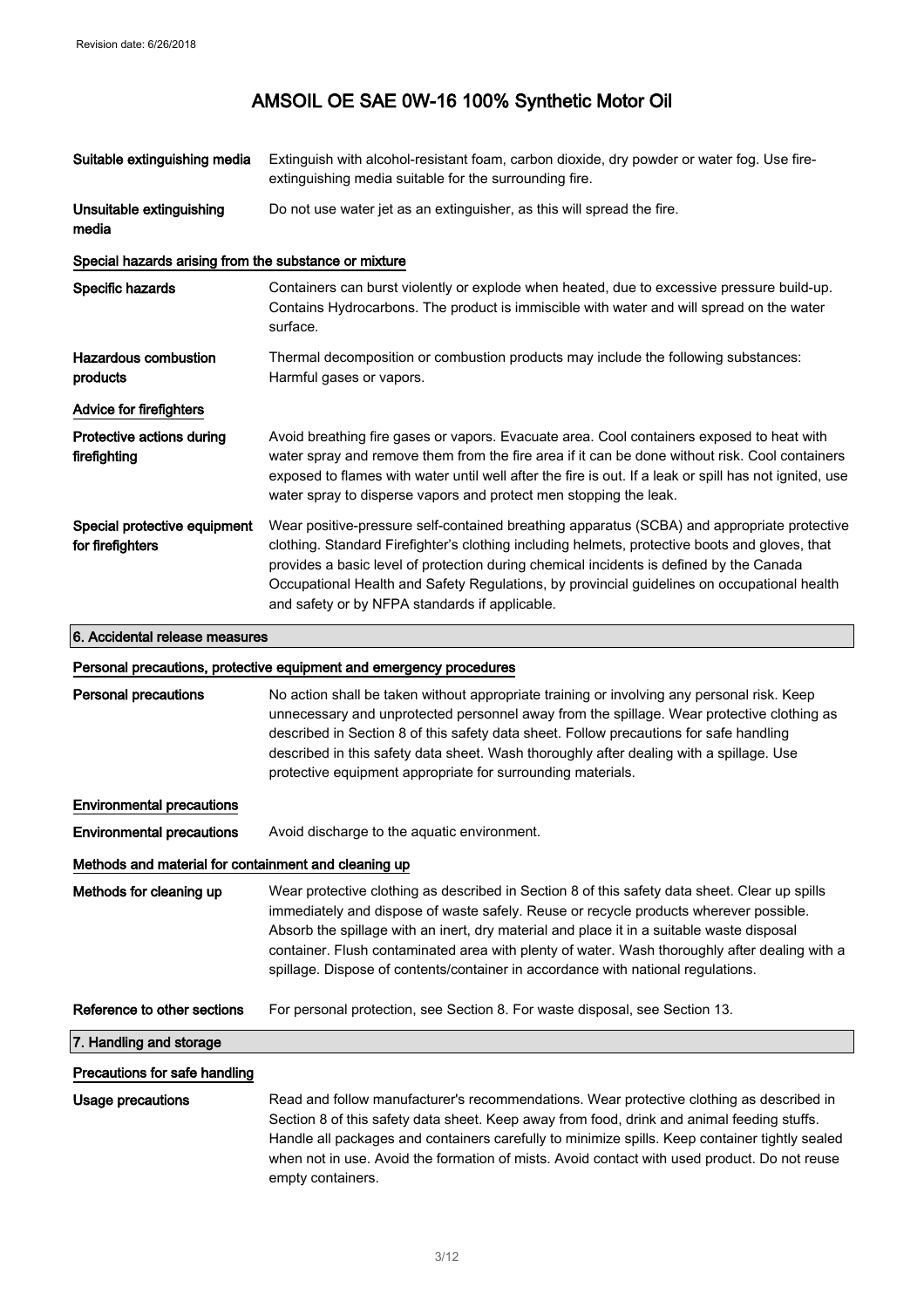| Advice on general<br>occupational hygiene                                                                                                                                                                              | Wash promptly if skin becomes contaminated. Take off contaminated clothing and wash<br>before reuse. Wash contaminated clothing before reuse. Do not eat, drink or smoke when<br>using this product. Wash at the end of each work shift and before eating, smoking and using<br>the toilet. Change work clothing daily before leaving workplace. |  |
|------------------------------------------------------------------------------------------------------------------------------------------------------------------------------------------------------------------------|--------------------------------------------------------------------------------------------------------------------------------------------------------------------------------------------------------------------------------------------------------------------------------------------------------------------------------------------------|--|
| Conditions for safe storage, including any incompatibilities                                                                                                                                                           |                                                                                                                                                                                                                                                                                                                                                  |  |
| <b>Storage precautions</b>                                                                                                                                                                                             | Store away from incompatible materials (see Section 10). Keep container tightly closed, in a<br>cool, well ventilated place. Protect containers from damage.                                                                                                                                                                                     |  |
| Storage class                                                                                                                                                                                                          | Chemical storage.                                                                                                                                                                                                                                                                                                                                |  |
| Specific end uses(s)                                                                                                                                                                                                   |                                                                                                                                                                                                                                                                                                                                                  |  |
| Specific end use(s)                                                                                                                                                                                                    | The identified uses for this product are detailed in Section 1.                                                                                                                                                                                                                                                                                  |  |
| 8. Exposure Controls/personal protection                                                                                                                                                                               |                                                                                                                                                                                                                                                                                                                                                  |  |
| <b>Control parameters</b>                                                                                                                                                                                              |                                                                                                                                                                                                                                                                                                                                                  |  |
| Occupational exposure limits                                                                                                                                                                                           |                                                                                                                                                                                                                                                                                                                                                  |  |
| Comments                                                                                                                                                                                                               | The following constituents are the only constituents of the product which have a PEL, TLV or<br>other recommended exposure limit. At this time, the other constituents have no known<br>exposure limits.                                                                                                                                         |  |
| Under conditions which may generate mists, the following exposure limits are recommended:<br>Long-term exposure limit (8-hour TWA): 5 mg/m <sup>3</sup><br>Short-term exposure limit (15-minute): 10 mg/m <sup>3</sup> |                                                                                                                                                                                                                                                                                                                                                  |  |
| <b>Exposure controls</b>                                                                                                                                                                                               |                                                                                                                                                                                                                                                                                                                                                  |  |
| Appropriate engineering                                                                                                                                                                                                | Provide adequate ventilation. Good general ventilation should be adequate to control worker                                                                                                                                                                                                                                                      |  |

| Unique climinality<br>controls    | Frovide adequate veritilation. Good general veritilation should be adequate to control worker<br>exposure to airborne contaminants.                                                                                                                                                                                                                                                                                                                                                                                                                                                                                                                                                                                                                                                                                                      |
|-----------------------------------|------------------------------------------------------------------------------------------------------------------------------------------------------------------------------------------------------------------------------------------------------------------------------------------------------------------------------------------------------------------------------------------------------------------------------------------------------------------------------------------------------------------------------------------------------------------------------------------------------------------------------------------------------------------------------------------------------------------------------------------------------------------------------------------------------------------------------------------|
| Eye/face protection               | Eyewear complying with an approved standard should be worn if a risk assessment indicates<br>eye contact is possible. Personal protective equipment for eye and face protection should<br>comply with OSHA 1910.133 and/or the Canadian regulation on health and safety at work,<br>SOR/86-304, Part XII (12.6), and any relevant provincial regulation relating to health and<br>safety at work. The following protection should be worn: Chemical splash goggles.                                                                                                                                                                                                                                                                                                                                                                      |
| Hand protection                   | Chemical-resistant, impervious gloves complying with an approved standard should be worn if<br>a risk assessment indicates skin contact is possible. The most suitable glove should be<br>chosen in consultation with the glove supplier/manufacturer, who can provide information<br>about the breakthrough time of the glove material. To protect hands from chemicals, gloves<br>should comply with OSHA 1910.138 and/or the Canadian regulation on health and safety at<br>work, SOR/86-304, Part XII (12.9), and be demonstrated to be impervious to the chemical and<br>resist degradation. Considering the data specified by the glove manufacturer, check during<br>use that the gloves are retaining their protective properties and change them as soon as any<br>deterioration is detected. Frequent changes are recommended. |
| Other skin and body<br>protection | Appropriate footwear and additional protective clothing complying with an approved standard<br>should be worn if a risk assessment indicates skin contamination is possible.                                                                                                                                                                                                                                                                                                                                                                                                                                                                                                                                                                                                                                                             |
| Hygiene measures                  | Provide eyewash station and safety shower. Contaminated work clothing should not be<br>allowed out of the workplace. Wash contaminated clothing before reuse. Clean equipment<br>and the work area every day. Good personal hygiene procedures should be implemented.<br>Wash at the end of each work shift and before eating, smoking and using the toilet. When<br>using do not eat, drink or smoke.                                                                                                                                                                                                                                                                                                                                                                                                                                   |
| <b>Respiratory protection</b>     | Respiratory protection complying with an approved standard should be worn if a risk<br>assessment indicates inhalation of contaminants is possible. Provide adequate ventilation.<br>Large Spillages: If ventilation is inadequate, suitable respiratory protection must be worn.                                                                                                                                                                                                                                                                                                                                                                                                                                                                                                                                                        |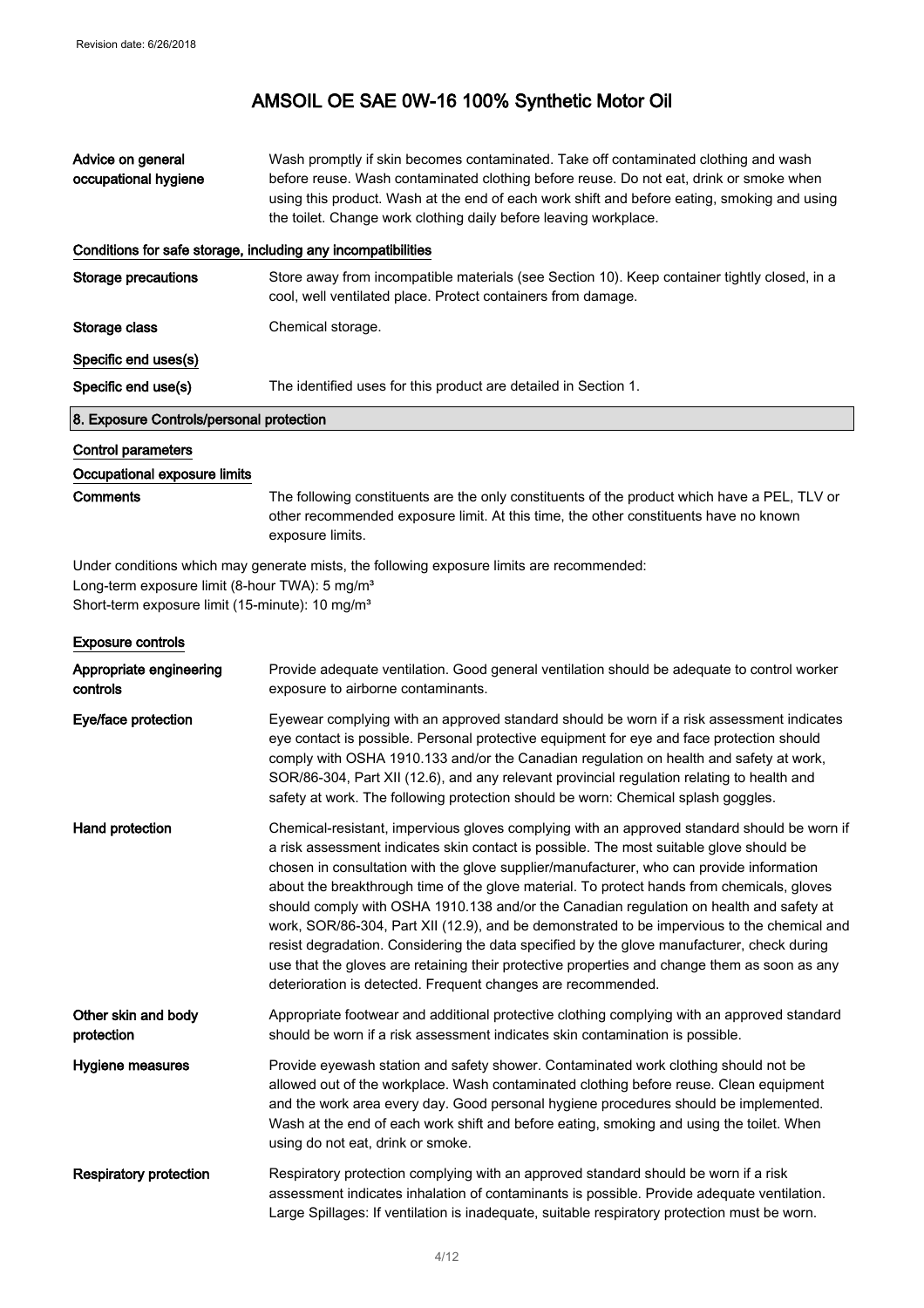| Environmental exposure | Not regarded as dangerous for the environment. |
|------------------------|------------------------------------------------|
| controls               |                                                |

| 9. Physical and Chemical Properties                   |                                                                                                                        |  |
|-------------------------------------------------------|------------------------------------------------------------------------------------------------------------------------|--|
| Information on basic physical and chemical properties |                                                                                                                        |  |
| Appearance                                            | Liquid.                                                                                                                |  |
| Color                                                 | Amber.                                                                                                                 |  |
| Odor                                                  | Mild hydrocarbon.                                                                                                      |  |
| <b>Odor threshold</b>                                 | Not available.                                                                                                         |  |
| pH                                                    | Not available.                                                                                                         |  |
| <b>Melting point</b>                                  | Not available.                                                                                                         |  |
| Initial boiling point and range                       | Not available.                                                                                                         |  |
| Flash point                                           | 218°C Cleveland open cup. [ASTM D 92]                                                                                  |  |
| <b>Evaporation rate</b>                               | Not available.                                                                                                         |  |
| Upper/lower flammability or<br>explosive limits       | Not available.                                                                                                         |  |
| Vapor pressure                                        | Not available.                                                                                                         |  |
| Vapor density                                         | Not available.                                                                                                         |  |
| <b>Relative density</b>                               | 0.8428                                                                                                                 |  |
| Solubility(ies)                                       | Not known.                                                                                                             |  |
| <b>Partition coefficient</b>                          | Not available.                                                                                                         |  |
| Auto-ignition temperature                             | Not available.                                                                                                         |  |
| <b>Decomposition Temperature</b>                      | Not available.                                                                                                         |  |
| <b>Viscosity</b>                                      | 36.5 cSt @ 40°C<br>7.2 cSt @ 100°C<br>[ASTM D 445]                                                                     |  |
| <b>Explosive properties</b>                           | Not considered to be explosive.                                                                                        |  |
| <b>Oxidizing properties</b>                           | Does not meet the criteria for classification as oxidizing.                                                            |  |
| Fire point                                            | 236°C Cleveland open cup. [ASTM D 92]                                                                                  |  |
| Pour point                                            | -48°C [ASTM D 97]                                                                                                      |  |
| 10. Stability and reactivity                          |                                                                                                                        |  |
| Reactivity                                            | See the other subsections of this section for further details.                                                         |  |
| <b>Stability</b>                                      | Stable at normal ambient temperatures and when used as recommended. Stable under the<br>prescribed storage conditions. |  |
| Possibility of hazardous<br>reactions                 | No potentially hazardous reactions known.                                                                              |  |
| Conditions to avoid                                   | There are no known conditions that are likely to result in a hazardous situation.                                      |  |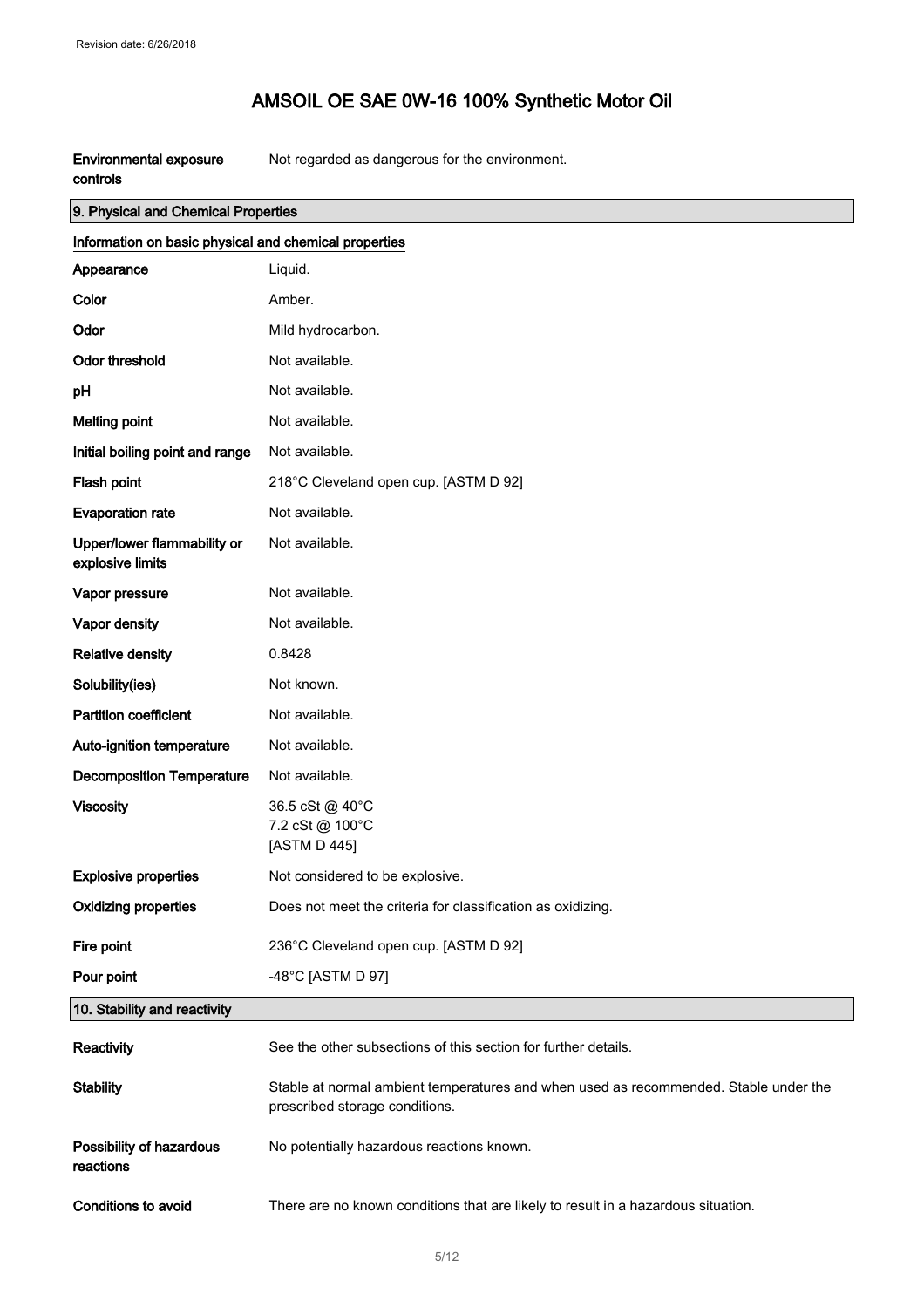| Materials to avoid                                                  | No specific material or group of materials is likely to react with the product to produce a<br>hazardous situation.                                                    |
|---------------------------------------------------------------------|------------------------------------------------------------------------------------------------------------------------------------------------------------------------|
| Hazardous decomposition<br>products                                 | Does not decompose when used and stored as recommended. Thermal decomposition or<br>combustion products may include the following substances: Harmful gases or vapors. |
| 11. Toxicological information                                       |                                                                                                                                                                        |
| Information on toxicological effects                                |                                                                                                                                                                        |
| <b>Toxicological effects</b>                                        | Not regarded as a health hazard under current legislation.                                                                                                             |
| Acute toxicity - oral<br>Notes (oral LD <sub>50</sub> )             | Based on available data the classification criteria are not met.                                                                                                       |
| Acute toxicity - dermal<br>Notes (dermal LD <sub>50</sub> )         | Based on available data the classification criteria are not met.                                                                                                       |
| Acute toxicity - inhalation<br>Notes (inhalation LC <sub>50</sub> ) | Based on available data the classification criteria are not met.                                                                                                       |
| Skin corrosion/irritation<br>Animal data                            | Based on available data the classification criteria are not met.                                                                                                       |
| Serious eye damage/irritation<br>Serious eye damage/irritation      | Based on available data the classification criteria are not met.                                                                                                       |
| <b>Respiratory sensitization</b><br>Respiratory sensitization       | Based on available data the classification criteria are not met.                                                                                                       |
| <b>Skin sensitization</b><br><b>Skin sensitization</b>              | Based on available data the classification criteria are not met.                                                                                                       |
| Germ cell mutagenicity<br>Genotoxicity - in vitro                   | Based on available data the classification criteria are not met.                                                                                                       |
| Carcinogenicity                                                     |                                                                                                                                                                        |
| Carcinogenicity                                                     | Based on available data the classification criteria are not met.                                                                                                       |
| <b>IARC</b> carcinogenicity                                         | None of the ingredients are listed or exempt.                                                                                                                          |
| Reproductive toxicity                                               |                                                                                                                                                                        |
| Reproductive toxicity - fertility                                   | Based on available data the classification criteria are not met.                                                                                                       |
| Reproductive toxicity -<br>development                              | Based on available data the classification criteria are not met.                                                                                                       |
| Specific target organ toxicity - single exposure                    |                                                                                                                                                                        |
| STOT - single exposure                                              | Not classified as a specific target organ toxicant after a single exposure.                                                                                            |
| Specific target organ toxicity - repeated exposure                  |                                                                                                                                                                        |
| STOT - repeated exposure                                            | Not classified as a specific target organ toxicant after repeated exposure.                                                                                            |
| <b>Aspiration hazard</b><br>Aspiration hazard                       | Based on available data the classification criteria are not met.                                                                                                       |
| <b>General information</b>                                          | No specific health hazards known. The severity of the symptoms described will vary<br>dependent on the concentration and the length of exposure.                       |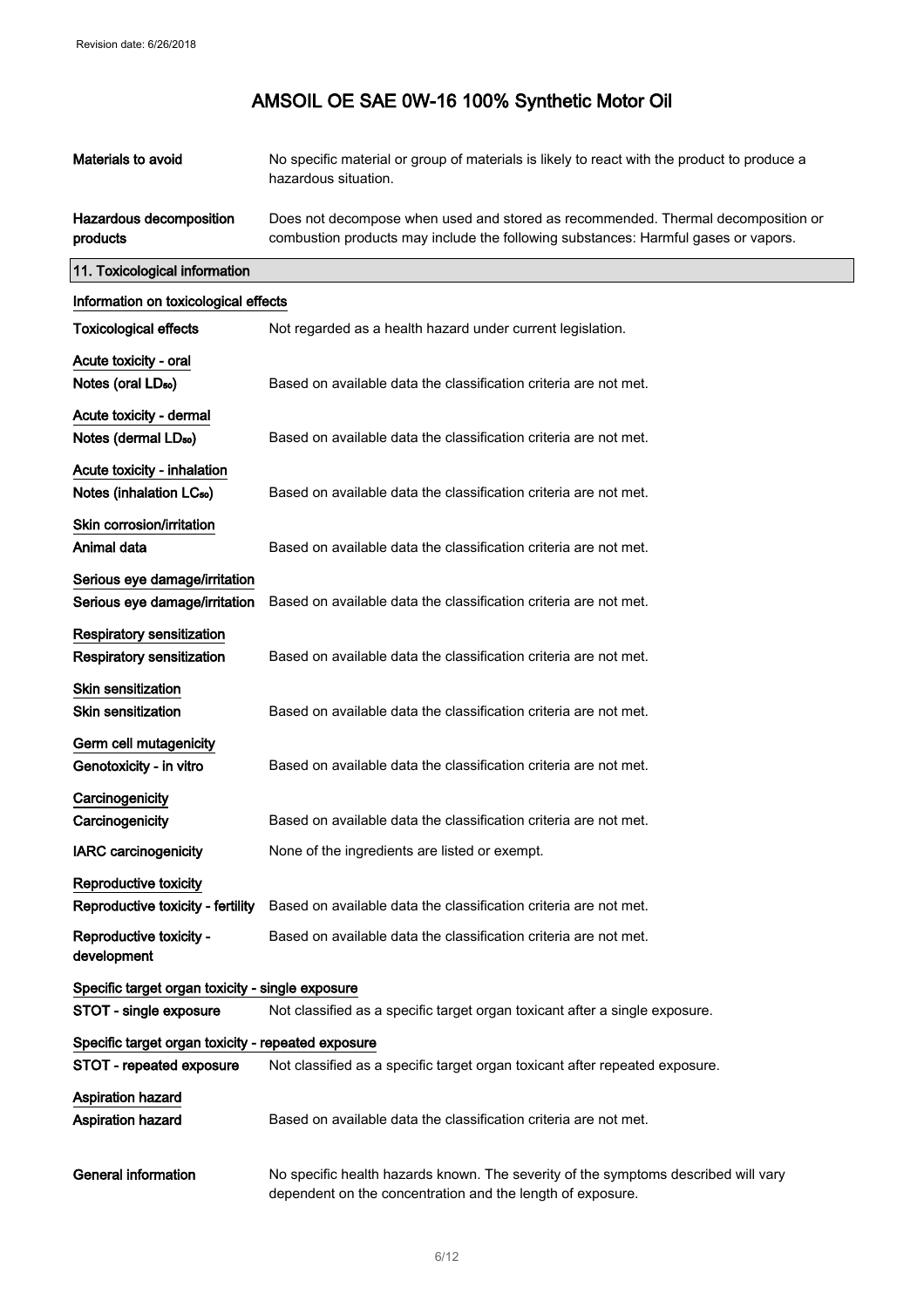| Inhalation                    | Prolonged inhalation of high concentrations may damage respiratory system.                                                                           |
|-------------------------------|------------------------------------------------------------------------------------------------------------------------------------------------------|
| Ingestion                     | Gastrointestinal symptoms, including upset stomach. Fumes from the stomach contents may<br>be inhaled, resulting in the same symptoms as inhalation. |
| <b>Skin Contact</b>           | Prolonged contact may cause dryness of the skin.                                                                                                     |
| Eye contact                   | May cause temporary eye irritation.                                                                                                                  |
| Route of exposure             | Ingestion Inhalation Skin and/or eye contact                                                                                                         |
| <b>Target Organs</b>          | No specific target organs known.                                                                                                                     |
| <b>Medical considerations</b> | Skin disorders and allergies.                                                                                                                        |

# Toxicological information on ingredients.

Hydrogenated base oil

| Acute toxicity - oral                              |                                                                                                                                                                                                     |  |
|----------------------------------------------------|-----------------------------------------------------------------------------------------------------------------------------------------------------------------------------------------------------|--|
| Notes (oral LD <sub>50</sub> )                     | LD <sub>50</sub> > 5000 mg/kg, Oral, Rat Read-across data. REACH dossier information.                                                                                                               |  |
| Acute toxicity - dermal                            |                                                                                                                                                                                                     |  |
| Notes (dermal LD <sub>50</sub> )                   | LD <sub>50</sub> > 5000 mg/kg, Dermal, Rabbit Read-across data. REACH dossier information.                                                                                                          |  |
| Acute toxicity - inhalation                        |                                                                                                                                                                                                     |  |
| Notes (inhalation LC <sub>50</sub> )               | LC <sub>50</sub> > 5.53 mg/l, Inhalation, Rat 4 hours Read-across data. REACH dossier<br>information.                                                                                               |  |
| Skin corrosion/irritation                          |                                                                                                                                                                                                     |  |
| Animal data                                        | Dose: 0.5 ml, 24 hours, Rabbit Erythema/eschar score: Very slight erythema -<br>barely perceptible (1). Edema score: No oedema (0). Read-across data. REACH<br>dossier information. Not irritating. |  |
| Serious eye damage/irritation                      |                                                                                                                                                                                                     |  |
| Serious eye<br>damage/irritation                   | Dose: 0.1 ml, 30 seconds, Rabbit Cornea score: 0 Iris score: 0 Conjunctivae score:<br>0.33 Read-across data. REACH dossier information.                                                             |  |
| <b>Skin sensitization</b>                          |                                                                                                                                                                                                     |  |
| <b>Skin sensitization</b>                          | Buehler test - Guinea pig: Not sensitizing. Read-across data. REACH dossier<br>information.                                                                                                         |  |
| Germ cell mutagenicity                             |                                                                                                                                                                                                     |  |
| Genotoxicity - in vitro                            | Chromosome aberration: Negative. Read-across data. REACH dossier information.                                                                                                                       |  |
| Reproductive toxicity                              |                                                                                                                                                                                                     |  |
| Reproductive toxicity -<br>fertility               | Screening - NOAEL > 1000 mg/kg/day, Oral, Rat P Read-across data. REACH<br>dossier information.                                                                                                     |  |
| Specific target organ toxicity - repeated exposure |                                                                                                                                                                                                     |  |
|                                                    | STOT - repeated exposure LOAEL 125 mg/kg/day, Oral, Rat Read-across data. REACH dossier information.                                                                                                |  |
| <b>Aspiration hazard</b>                           |                                                                                                                                                                                                     |  |
| Aspiration hazard                                  | Aspiration hazard if swallowed.                                                                                                                                                                     |  |
| Hydrogenated base oil                              |                                                                                                                                                                                                     |  |
| Acute toxicity - oral                              |                                                                                                                                                                                                     |  |
| Notes (oral LD <sub>50</sub> )                     | LD <sub>50</sub> >5000 mg/kg, Oral, Rat REACH dossier information.                                                                                                                                  |  |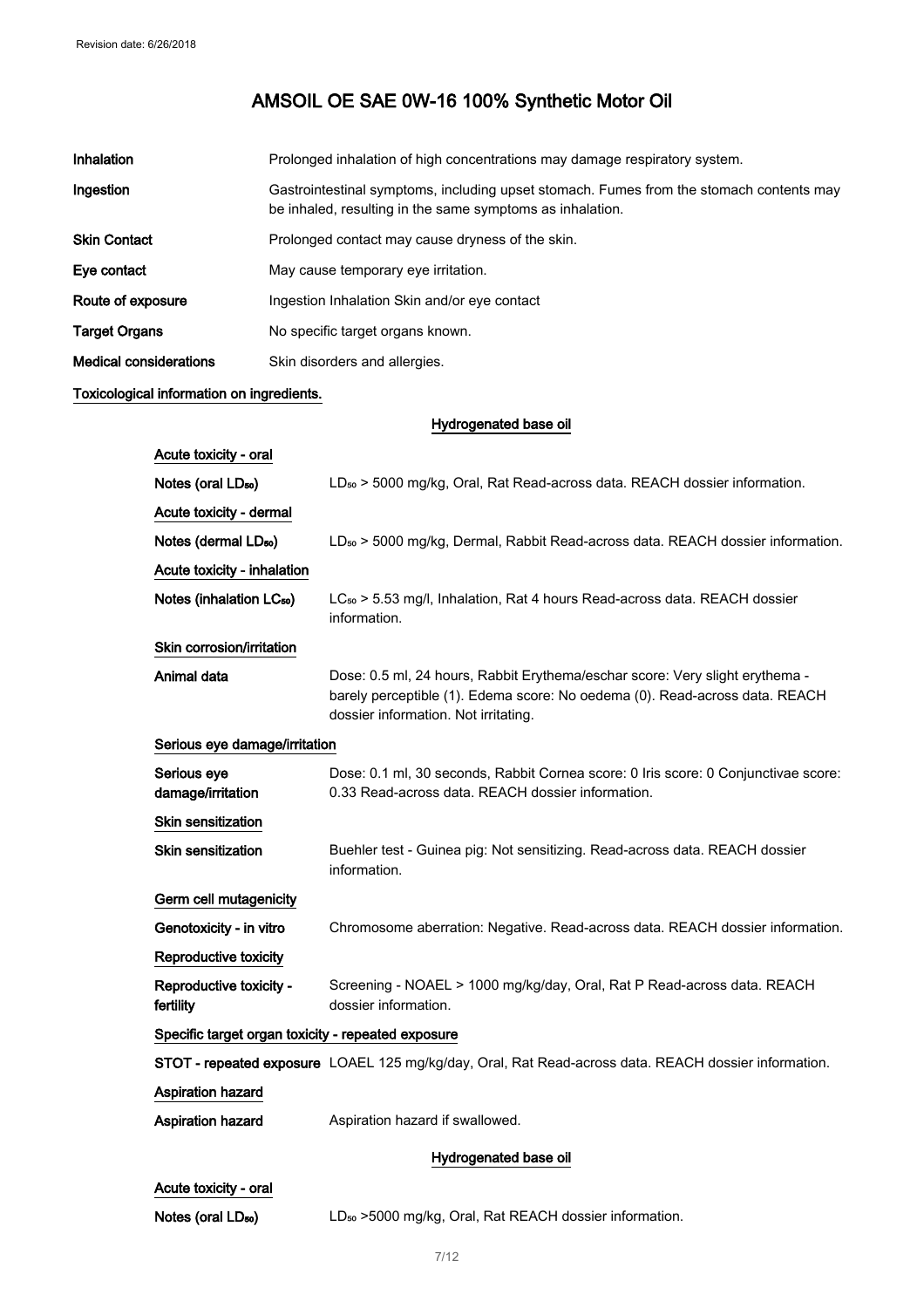|                 | Acute toxicity - dermal                   |                                                                                                                                    |
|-----------------|-------------------------------------------|------------------------------------------------------------------------------------------------------------------------------------|
|                 | Notes (dermal LD <sub>50</sub> )          | LD <sub>50</sub> >5000 mg/kg, Dermal, Rabbit REACH dossier information.                                                            |
|                 | Acute toxicity - inhalation               |                                                                                                                                    |
|                 | Notes (inhalation LC <sub>50</sub> )      | LC <sub>50</sub> > 5.53 mg/l, Inhalation, Rat REACH dossier information.                                                           |
|                 | Skin corrosion/irritation                 |                                                                                                                                    |
|                 | Animal data                               | Dose: 0.5ml, 24 hours, Rabbit Erythema/eschar score: No erythema (0). Edema<br>score: No oedema (0). REACH dossier information.    |
|                 | Serious eye damage/irritation             |                                                                                                                                    |
|                 | Serious eye<br>damage/irritation          | Dose: 0.1ml, 72 hours, Rabbit REACH dossier information.                                                                           |
|                 | Skin sensitization                        |                                                                                                                                    |
|                 | <b>Skin sensitization</b>                 | Buehler test - Guinea pig: Not sensitizing. REACH dossier information.                                                             |
|                 | Germ cell mutagenicity                    |                                                                                                                                    |
|                 | Genotoxicity - in vitro                   | Gene mutation: Negative. REACH dossier information.                                                                                |
|                 | Genotoxicity - in vivo                    | Chromosome aberration: Negative. REACH dossier information.                                                                        |
|                 | Reproductive toxicity                     |                                                                                                                                    |
|                 | Reproductive toxicity -<br>fertility      | Screening - NOAEL > 1000 mg/kg/day, Oral, Rat P REACH dossier information.                                                         |
|                 | Reproductive toxicity -<br>development    | Developmental toxicity: - LOAEL: 125 mg/kg/day, Dermal, Rat REACH dossier<br>information.                                          |
|                 | 12. Ecological Information                |                                                                                                                                    |
| Ecotoxicity     |                                           | Not regarded as dangerous for the environment. However, large or frequent spills may have<br>hazardous effects on the environment. |
| <b>Toxicity</b> |                                           | Based on available data the classification criteria are not met.                                                                   |
|                 | Ecological information on ingredients.    |                                                                                                                                    |
|                 |                                           | Hydrogenated base oil                                                                                                              |
|                 | Acute aquatic toxicity                    |                                                                                                                                    |
|                 | Acute toxicity - fish                     | LL <sub>50</sub> , 96 hours: > 100 mg/l, Pimephales promelas (Fat-head Minnow)                                                     |
|                 | Acute toxicity - aquatic<br>invertebrates | EL <sub>50</sub> , 48 hours: > 10000 mg/l, Daphnia magna                                                                           |
|                 | Acute toxicity - aquatic<br>plants        | NOEL, 72 hours: > 100 mg/l, Pseudokirchneriella subcapitata                                                                        |
|                 |                                           | Hydrogenated base oil                                                                                                              |
|                 | Acute aquatic toxicity                    |                                                                                                                                    |

| Acute toxicity - fish                     | LL <sub>50</sub> , 96 hours: > 100 mg/l, Pimephales promelas (Fat-head Minnow) |
|-------------------------------------------|--------------------------------------------------------------------------------|
| Acute toxicity - aguatic<br>invertebrates | $EL_{50}$ , 48 hours: > 10000 mg/l, Daphnia magna                              |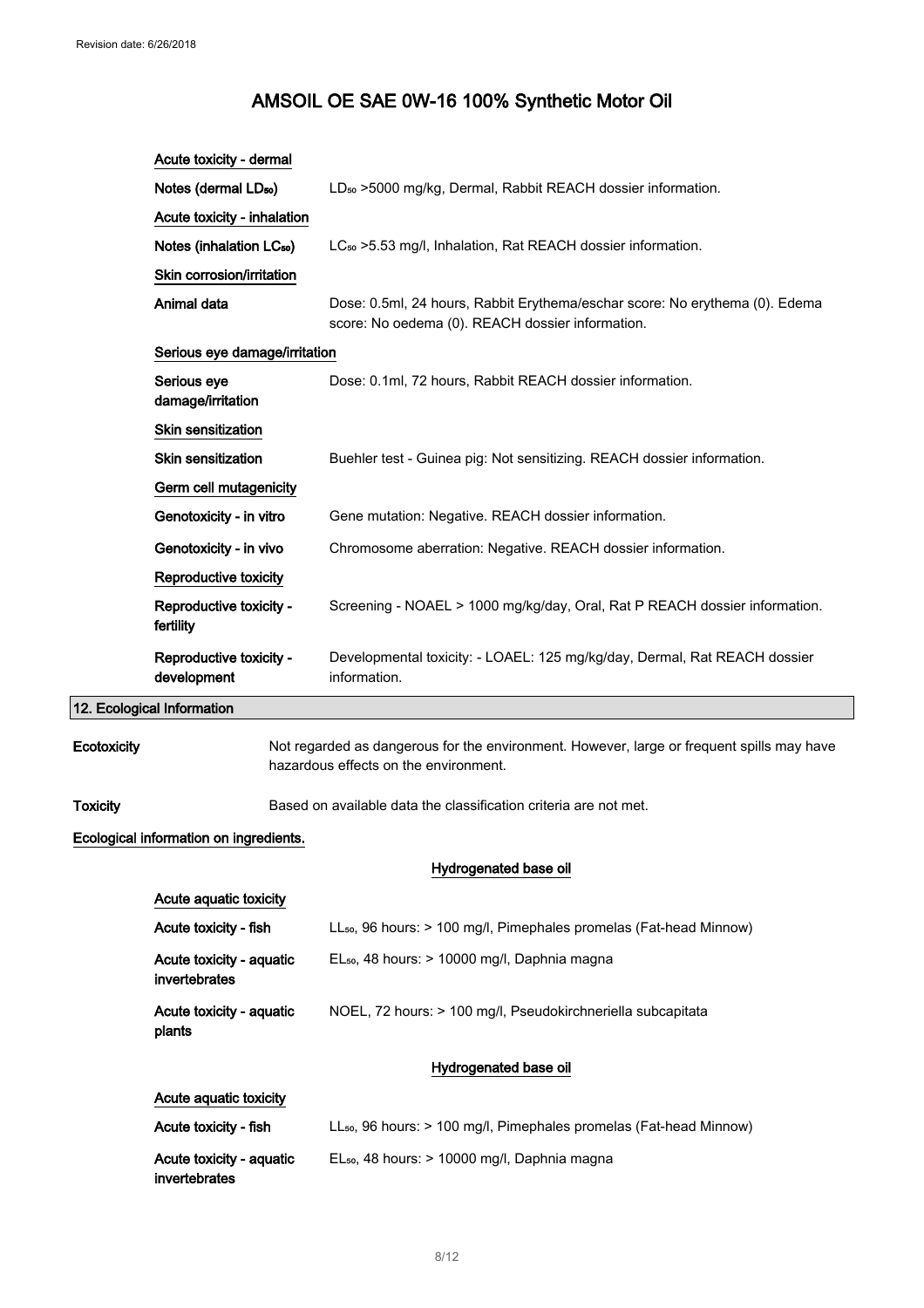| Acute toxicity - aquatic | NOEL, 72 hours: > 100 mg/l, Pseudokirchneriella subcapitata |
|--------------------------|-------------------------------------------------------------|
| plants                   |                                                             |

# Persistence and degradability

Persistence and degradability The degradability of the product is not known.

## Ecological information on ingredients.

|                                   | Hydrogenated base oil                                                                                                                                                                                                                                                                                                                                                                                                         |
|-----------------------------------|-------------------------------------------------------------------------------------------------------------------------------------------------------------------------------------------------------------------------------------------------------------------------------------------------------------------------------------------------------------------------------------------------------------------------------|
| Biodegradation                    | Water - Degradation 31%: 28 days<br>Inherently biodegradable.                                                                                                                                                                                                                                                                                                                                                                 |
|                                   | Hydrogenated base oil                                                                                                                                                                                                                                                                                                                                                                                                         |
| Biodegradation                    | Water - Degradation 31: 28 days<br>Inherently biodegradable.                                                                                                                                                                                                                                                                                                                                                                  |
| <b>Bioaccumulative potential</b>  |                                                                                                                                                                                                                                                                                                                                                                                                                               |
| <b>Bio-Accumulative Potential</b> | No data available on bioaccumulation.                                                                                                                                                                                                                                                                                                                                                                                         |
| <b>Partition coefficient</b>      | Not available.                                                                                                                                                                                                                                                                                                                                                                                                                |
| Mobility in soil                  |                                                                                                                                                                                                                                                                                                                                                                                                                               |
| <b>Mobility</b>                   | No data available.                                                                                                                                                                                                                                                                                                                                                                                                            |
| Other adverse effects             |                                                                                                                                                                                                                                                                                                                                                                                                                               |
| Other adverse effects             | None known.                                                                                                                                                                                                                                                                                                                                                                                                                   |
| 13. Disposal considerations       |                                                                                                                                                                                                                                                                                                                                                                                                                               |
| Waste treatment methods           |                                                                                                                                                                                                                                                                                                                                                                                                                               |
| <b>General information</b>        | The generation of waste should be minimized or avoided wherever possible. Reuse or recycle<br>products wherever possible. This material and its container must be disposed of in a safe<br>way. Disposal of this product, process solutions, residues and by-products should at all times<br>comply with the requirements of environmental protection and waste disposal legislation and<br>any local authority requirements. |
| <b>Disposal methods</b>           | Dispose of surplus products and those that cannot be recycled via a licensed waste disposal<br>contractor. Waste packaging should be collected for reuse or recycling. Incineration or landfill<br>should only be considered when recycling is not feasible. Waste should not be disposed of<br>untreated to the sewer unless fully compliant with the requirements of the local water<br>authority.                          |
| 14. Transport information         |                                                                                                                                                                                                                                                                                                                                                                                                                               |
| General                           | The product is not covered by international regulations on the transport of dangerous goods<br>(IMDG, IATA, DOT, TDG).                                                                                                                                                                                                                                                                                                        |

# UN Number

Not applicable.

# UN proper shipping name

Not applicable.

# Transport hazard class(es)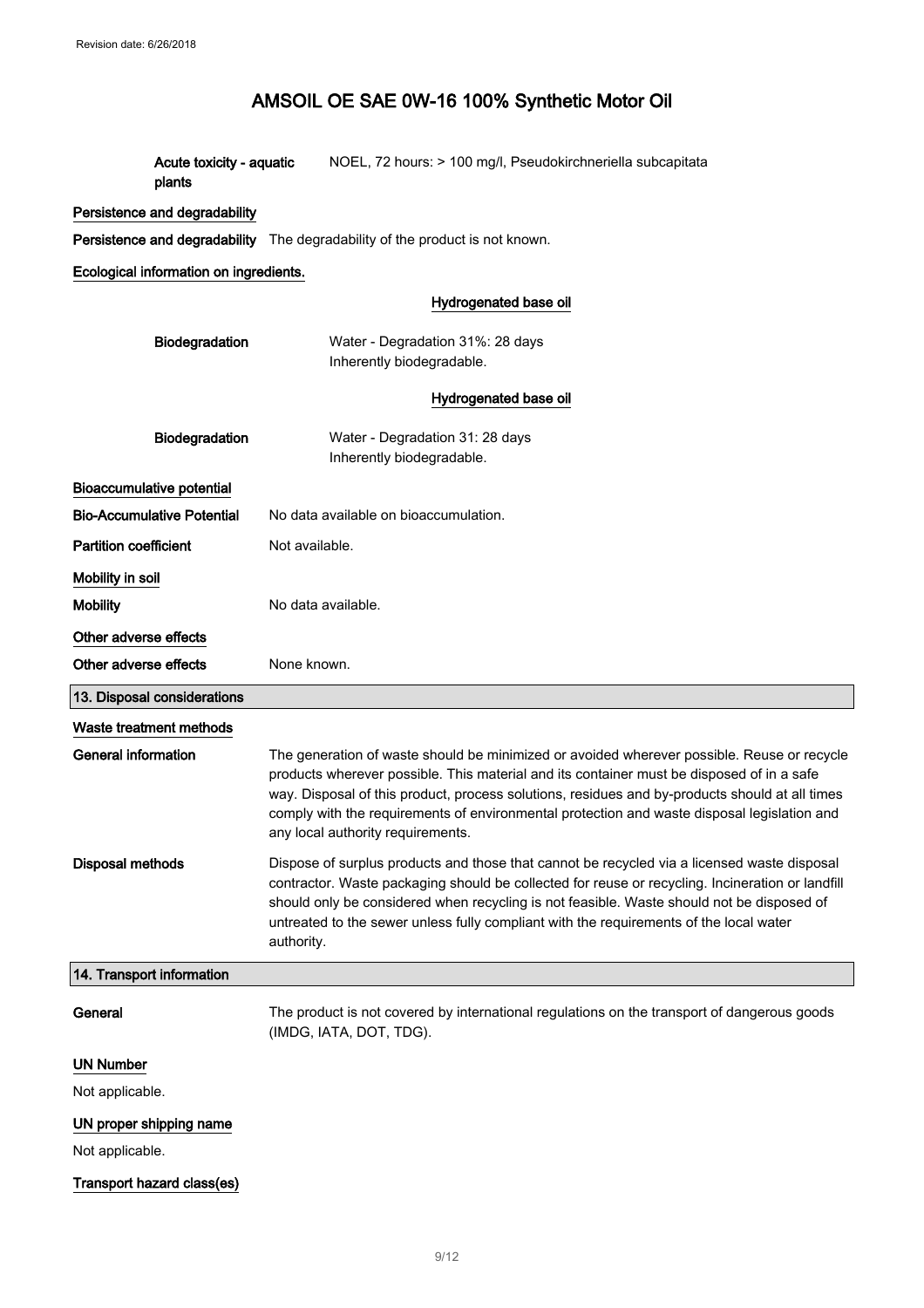#### Transport labels

No transport warning sign required.

# Packing group

Not applicable.

## Environmental hazards

Environmentally Hazardous Substance No.

| Special precautions for user<br>Not applicable.                                                |                 |
|------------------------------------------------------------------------------------------------|-----------------|
| DOT TIH Zone                                                                                   | Not applicable. |
| Transport in bulk according to Not applicable.<br>Annex II of MARPOL 73/78<br>and the IBC Code |                 |
| 15. Regulatory information                                                                     |                 |

Regulatory References **OSHA Hazard Communication Standard 29 CFR §1910.1200 Hazardous Products Regulation** (SOR/2015-17) Transportation of Dangerous Goods Regulations -SOR/2015-100.

#### US Federal Regulations

### SARA Section 302 Extremely Hazardous Substances Tier II Threshold Planning Quantities

None of the ingredients are listed or exempt.

#### CERCLA/Superfund, Hazardous Substances/Reportable Quantities (EPA)

None of the ingredients are listed or exempt.

#### SARA Extremely Hazardous Substances EPCRA Reportable Quantities

None of the ingredients are listed or exempt.

#### SARA 313 Emission Reporting

The following ingredients are listed or exempt:

Phosphorodithioic acid, O,O-di-C1-14-alkyl esters, zinc salts 1.0 %

## CAA Accidental Release Prevention

None of the ingredients are listed or exempt.

## SARA (311/312) Hazard Categories

None of the ingredients are listed or exempt.

#### OSHA Highly Hazardous Chemicals

None of the ingredients are listed or exempt.

## US State Regulations

# California Proposition 65 Carcinogens and Reproductive Toxins

None of the ingredients are listed or exempt.

## California Air Toxics "Hot Spots" (A-I)

None of the ingredients are listed or exempt.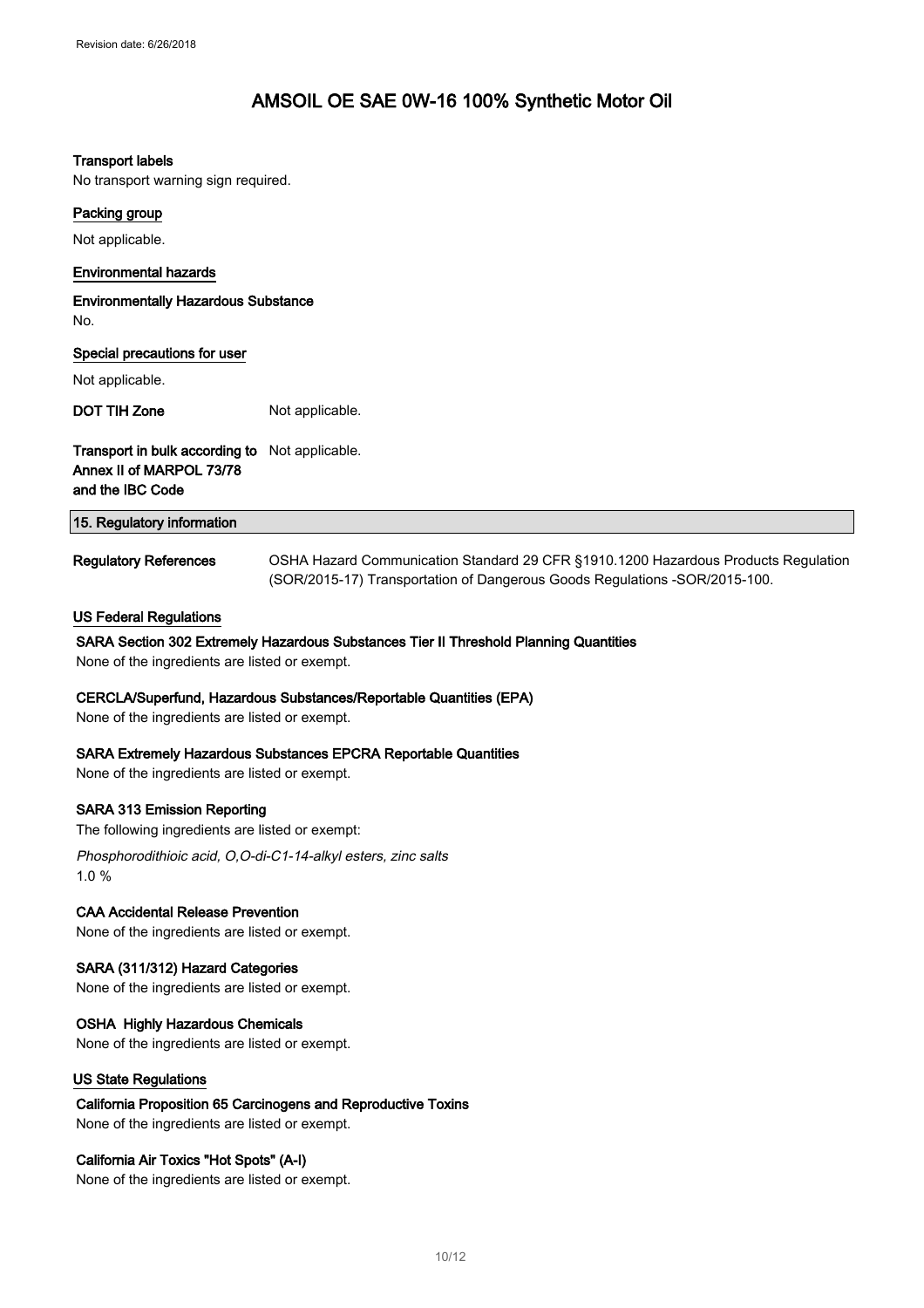# California Air Toxics "Hot Spots" (A-II)

None of the ingredients are listed or exempt.

# California Directors List of Hazardous Substances

None of the ingredients are listed or exempt.

## Massachusetts "Right To Know" List

The following ingredients are listed or exempt:

#### Rhode Island "Right To Know" List

None of the ingredients are listed or exempt.

## Minnesota "Right To Know" List

None of the ingredients are listed or exempt.

#### New Jersey "Right To Know" List

None of the ingredients are listed or exempt.

#### Pennsylvania "Right To Know" List

None of the ingredients are listed or exempt.

#### Inventories

# Canada - DSL/NDSL

All the ingredients are listed or exempt.

## US - TSCA

All the ingredients are listed or exempt.

## US - TSCA 12(b) Export Notification

None of the ingredients are listed or exempt.

#### 16. Other information

| Abbreviations and acronyms<br>used in the safety data sheet | C.A.S. = Chemical Abstracts Service; E.C. No = European Commission number; GHS =<br>Globally Harmonised System; OSHA = Occupational Safety and Health Administration;<br>WHMIS = Workplace Hazardous Materials Information System; DOT = Department of<br>Transport; TDG = Transport of Dangerous Goods Regulations; IMDG = International Maritime<br>Dangerous Goods; IATA = International Air Transport Association; SARA = Superfund<br>Amendments and Reauthorization Act; CERCLA = Comprehensive Environmental; EPCRA =<br>Emergency Planning and Community Right-to-Know Act; TSCA = Toxic Substances Control<br>Act; LD/LC/EC = Lethal Dose, Lethal Concentration/Effect Concentration for 50% of<br>population; NOEC = No Overall Effect Concentration; NOEL = No Overall Effect Level;<br>REACH = Registration, Evaluation, Authorisation & Restriction of Chemicals; STOT-RE =<br>Single Target Organ Toxicity - Repeat Exposure; STOT-SE= Specific Target Organ Toxicity -<br>Single Exposure; PBT = Persistent, Bioaccumulative, Toxic; vPvB = Very Persistent, Very<br>Bioaccumulative. |
|-------------------------------------------------------------|------------------------------------------------------------------------------------------------------------------------------------------------------------------------------------------------------------------------------------------------------------------------------------------------------------------------------------------------------------------------------------------------------------------------------------------------------------------------------------------------------------------------------------------------------------------------------------------------------------------------------------------------------------------------------------------------------------------------------------------------------------------------------------------------------------------------------------------------------------------------------------------------------------------------------------------------------------------------------------------------------------------------------------------------------------------------------------------------------|
| Key literature references and<br>sources for data           | Source: European Chemicals Agency, http://echa.europa.eu/                                                                                                                                                                                                                                                                                                                                                                                                                                                                                                                                                                                                                                                                                                                                                                                                                                                                                                                                                                                                                                            |
| <b>Training advice</b>                                      | Read and follow manufacturer's recommendations. Only trained personnel should use this<br>material.                                                                                                                                                                                                                                                                                                                                                                                                                                                                                                                                                                                                                                                                                                                                                                                                                                                                                                                                                                                                  |
| <b>Revision comments</b>                                    | This is the first issue.                                                                                                                                                                                                                                                                                                                                                                                                                                                                                                                                                                                                                                                                                                                                                                                                                                                                                                                                                                                                                                                                             |
| <b>Revision date</b>                                        | 6/26/2018                                                                                                                                                                                                                                                                                                                                                                                                                                                                                                                                                                                                                                                                                                                                                                                                                                                                                                                                                                                                                                                                                            |
| SDS No.                                                     | 7714                                                                                                                                                                                                                                                                                                                                                                                                                                                                                                                                                                                                                                                                                                                                                                                                                                                                                                                                                                                                                                                                                                 |